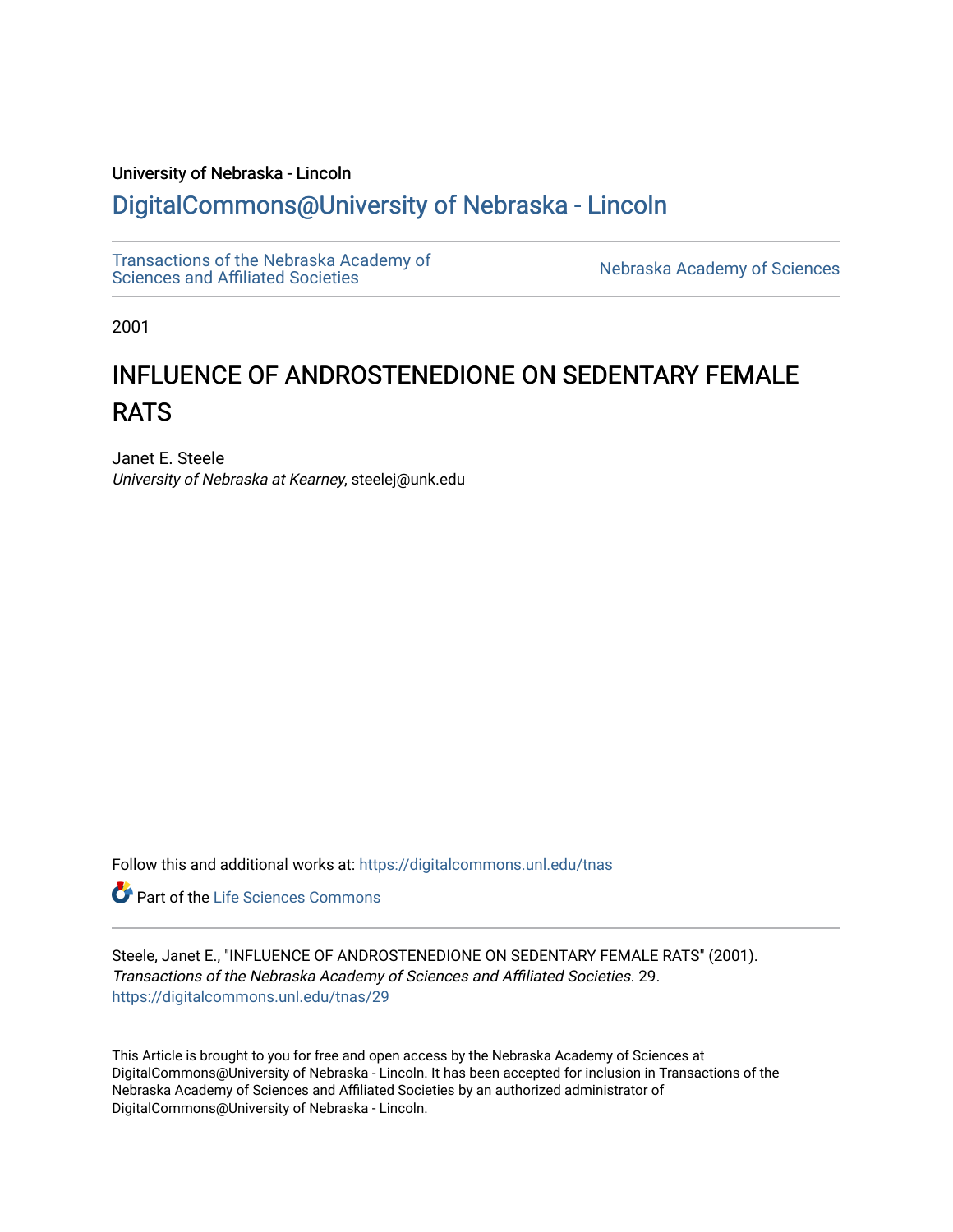#### **INFLUENCE OF ANDROSTENEDIONE ON SEDENTARY FEMALE RATS**

**Janet E. Steele** 

Department of Biology University of Nebraska at Kearney Kearney, Nebraska 68849 steelej @unk.edu

## *ABSTRACT*

The purpose of this study was to examine the influence of androstenedione supplementation on plasma testosterone, cortisol, and cholesterol, mean arterial pressure (MAP), body weight, organ weights, and bone mineral density (BMD) in female rats. At age 10 weeks, an initial BMD measure was made. Rats in the andro group  $(n = 13)$  received implants designed to deliver 1 µg androstenedione per gram body wt per day. Rats in the control group  $(n = 13)$  received similar implants containing dextrose. After 8 weeks an arterial catheter was surgically implanted. MAP was measured for 30 minutes during home cage rest and a blood sample was taken for measurement of plasma cholesterol and testosterone. The next day animals were exposed to a novel stress (immersion in shoulder-deep, 37 °C water) for 15 minutes. MAP was measured before, during, and after the stress, and blood samples were taken for measurement of plasma cortisol. Animals were then euthanized and a final BMD measurement was made. The heart, liver, kidneys, adrenal glands, and ovaries were excised and weighed. Plasma cholesterol was significantly lower in the andro group, but there were no differences in MAP, plasma testosterone, plasma cortisol, body weights, organ weights, or BMD between groups.

t t t

Androstenedione is one of many intermediate compounds in steroid biosynthesis in the adrenal glands and the gonads. Cholesterol, the precursor for all steroid hormones, is converted first into  $20\alpha$ -hydroxycholesterol by 20  $\alpha$ -hydroxylase and then into pregnenolone by desmolase. Pregnenolone can enter various biochemical pathways, resulting in the synthesis of mineralocorticoids (e.g., aldosterone), glucocorticoids (e.g., cortisol), androgens (e.g., testosterone), and estrogens (e.g., estradiol-17 $\beta$ ). Testosterone may be metabolized in the liver to form  $2\alpha$ -,  $16\alpha$ -, and  $6\beta$ -hydroxytestosterone, androstenedione, and 16a-hydroxyandrostenedione (Sugiyama et al. 1994), and both testosterone and androstenedione may be aromatized to estrogens or reduced to

dihydrotestosterone in peripheral tissues (Longcope 1996). In females, androstenedione is produced by the theca calls of the corpus luteum, and under these circumstances it is rapidly converted to estrogen and/or progesterone. The production of androgens by theca cells appears to be regulated by insulin and insulin-like growth factors, explaining the association between hyperinsulinaemia and hyperandrogenism observed in women with polycystic ovarian syndrome (Lanzone et al. 1994, Nahum et al. 1995).

Examination of the influence of supplemental androstenedione on plasma levels of testosterone and changes in lean muscle mass and muscle strength have primarily focused on males. A single 100 mg dose of androstenedione failed to increase serum testosterone concentration in males, and long term (8-12 weeks) treatment with androstenedione did not enhance lean body mass or muscle strength in males participating in resistance training (King et al. 1999, Wallace et al. 1999). Ingestion of a single 100 mg dose of androstenedione in two healthy women, however, resulted in 4- and 7-fold increases in blood testosterone concentration (Mahesh and Greenblatt 1962), but information about long term treatment with androstenedione on lean body mass or muscle strength in females is lacking.

The adverse effects oflong term anabolic steroid use (and abuse) are well known and include infertility, atrophy of the gonads, male pattern baldness in both sexes, decrease in body fat in females, short stature (when the steroid is taken during periods of growth), left ventricular hypertrophy, and liver tumors (National Institute on Drug Abuse Research Report Series, 2000). Long term treatment with androstenedione has been shown to have negative effects on the cardiovascular system. For example, serum high-density lipoprotein cholesterol levels in males were decreased following long term (8-12 weeks) treatment with androstenedione (King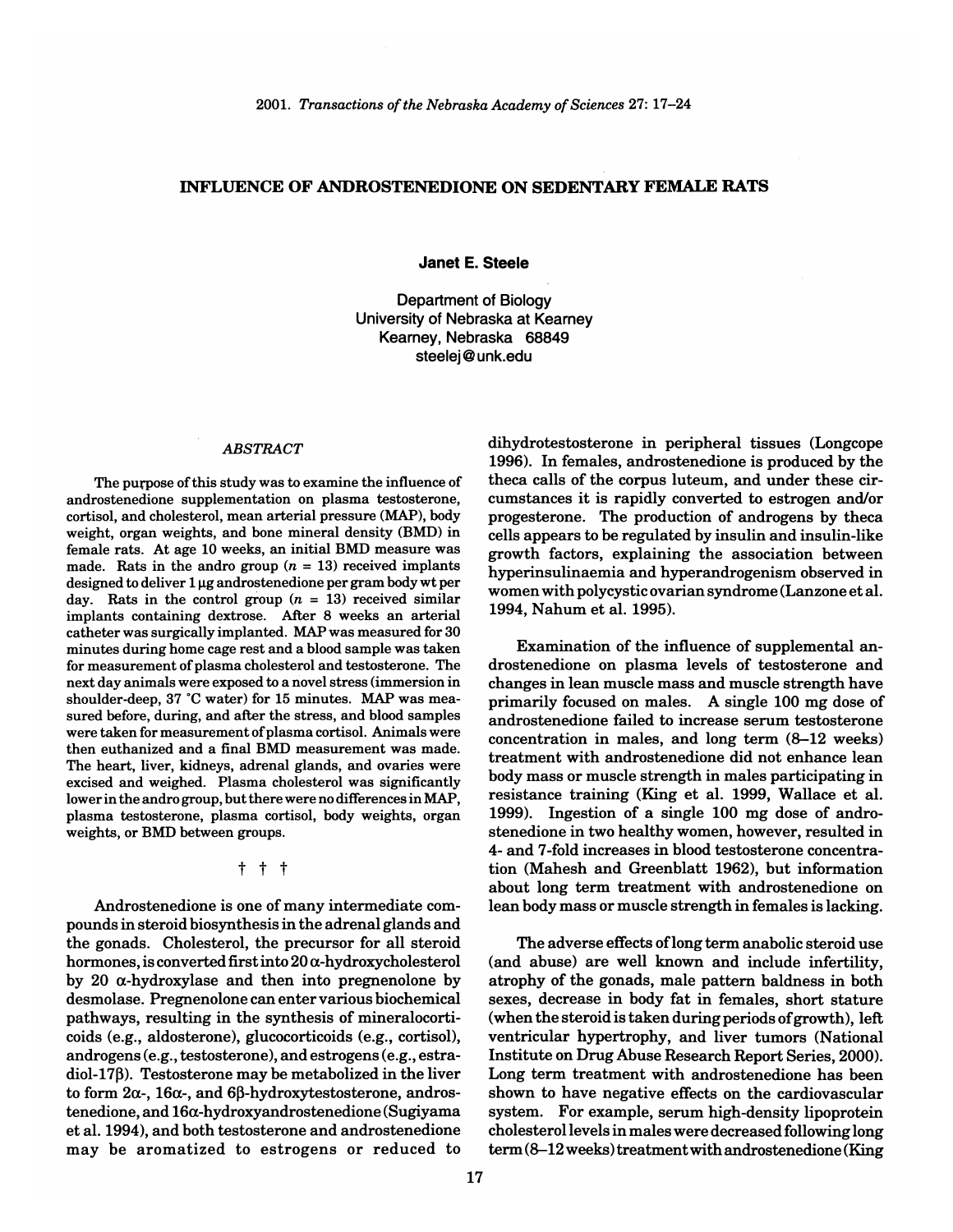et al. 1999). Previous work (Alen and Rahkila 1988, Alen et al. 1985, Costill et al. 1984, Haffner et al. 1983, Hurley et al. 1984, Kuipers et al. 1991, Peterson and Fahey 1984) suggests that elevated plasma levels of androgens are associated with an increased risk of cardiovascular disease in males. The influence of long term treatment with androstenedione on serum cholesterol levels in females is not known.

Cortisol stimulates gluconeogenesis by the liver, mobilizes amino acids from nonhepatic tissues, and mobilizes fatty acids from adipose tissues, enabling the body to resist stress. Previous studies have demonstrated an acute increase in plasma cortisol levels following exercise (Chandler et al. 1994, Hakkinen and Pakarinen 1993, Kraemer et al. 1993). The potential for supplemental androstenedione to enhance cortisol levels during stressful situations, and thus enable the body to cope more efficiency with the stressor, has not been investigated.

The increased bone turnover in postmenopausal women has been associated with decreased plasma levels of estrogen (Christiansen et al. 1982). There is evidence that plasma levels of androstenedione and testosterone are greater in premenopausal women compared with both peri- and postmenopausal women (Judd and Fournet 1994), and in postmenopausal women a positive relationship has been observed between oestradiol and testosterone levels and bone mineral density (Murphy et al. 1992). Moreover, androstenedione has been shown to protect against the development of osteopenia in ovariectomized rats, mediating its effect through androgen synthesis (Lea and Flanagan 1998). The potential role, however, of supplemental androstenedione in the development of peak bone density has not been investigated.

The purpose of this study was to examine the influence of long-term (10 weeks) treatment with androstenedione on plasma testosterone, cortisol, and cholesterol, mean arterial pressure (MAP), bone mineral density (BMD), body weight, and organ weights in female rats. Body weight was measured as an index of growth, and selected organs were weighed as indices of the potential influence of long term androstenedione treatment on the physiology of these organs. The hypotheses of this study were as follows: 1) long-term administration of the supplement androstenedione will have no influence on plasma levels of testosterone or cholesterol in sedentary female Long Evans rats at rest; 2) longterm administration of the supplement androstenedione will have no influence on plasma levels of cortisol in sedentary female Long Evans rats at rest or during exposure to novel immersion stress; 3) long-term administration of the supplement androstenedione will have no influence on the MAP of sedentary female Long Evans rats at rest or during exposure to novel immersion stress; 4) long-term administration of the supplement androstenedione will have no influence on the BMD of sedentary female Long Evans rats; 5) long-term administration of the supplement androstenedione will have no influence on the growth (as measured by increase in body weight) of sedentary female Long Evans rats; and 6) long-term administration of the supplement androstenedione will have no influence on the weight of the heart, liver, kidneys, adrenal glands, or ovaries of sedentary female Long Evans rats.

## **METHODS**

All methods were approved by the University of Nebraska at Kearney (UNK) Institutional Animal Care and Use Committee. Twenty-six female Long Evans rats (originally derived from Charles River stock) born between 06/04/99 and *06112199* in the UNK Copeland Hall animal facility were used in this study. At approximately 10 weeks of age, the rats were anesthetized with a mixture of ketamine (100 mg/kg i.p.; K-2753, Sigma Chemical Company, St. Louis, MO) and xylazine (20 mg/ kg i.p.; X-1251, Sigma Chemical Company, St. Louis, MO) for measure of bone mineral density. Bone mineral density (BMD) was measured by dual energy x-ray absorptiometry(DPX-IQ®, LUNAR®Corporation, Madison, WI) using the forearm acquisition mode in the UNK Human Performance Laboratory. While the rats were still anesthetized, two, l-cm pieces of Alliedsil® silicone tubing (I.D. 0.078"; Allied Biomedical, Paso Robles, CA) were implanted in the subcutaneous region between the scapulae. In halfthe rats (the androstenedione group, *n*  = 13), the silicone tubing contained 100 mg androstenedione plus filler (99.5% purity, ratio to filler 1:10; Ultimate Nutrition®, Inc., Farmington, CT) which delivered approximately  $1 \mu$ g androstenedione per gram body weight per day for 8 weeks. The delivery rate was calculated based on the manufacturer's recommended daily dosage of androstenedione for adult humans. The ends of the silicone tubing were secured with a small piece of a wooden dowel and medical implant grade RTV adhesive (Applied Silicone Corp., Ventura, CA). The remaining rats (the control group,  $n = 13$ ) were implanted with two, 1 cm pieces of silicone tubing which contained an equal quantity of dextrose. The rats were maintained on normal Purina rat chow and water ad libitum and weighed weekly.

Eight weeks following implantation of the silicone tubing, animals were anesthetized as previously described and the left femoral artery was exposed. A catheter, constructed from a 6 cm piece ofTeflon®tubing (I.D. 0.015"; Small Parts, Inc., Miami, FL) inserted into a 25 cm piece ofTygon® tubing (I.D. 0.02"; Cole-Parmer, Vernon Hills, IL), was placed in the femoral artery. The catheter was secured to the artery with 3-0 silk ties,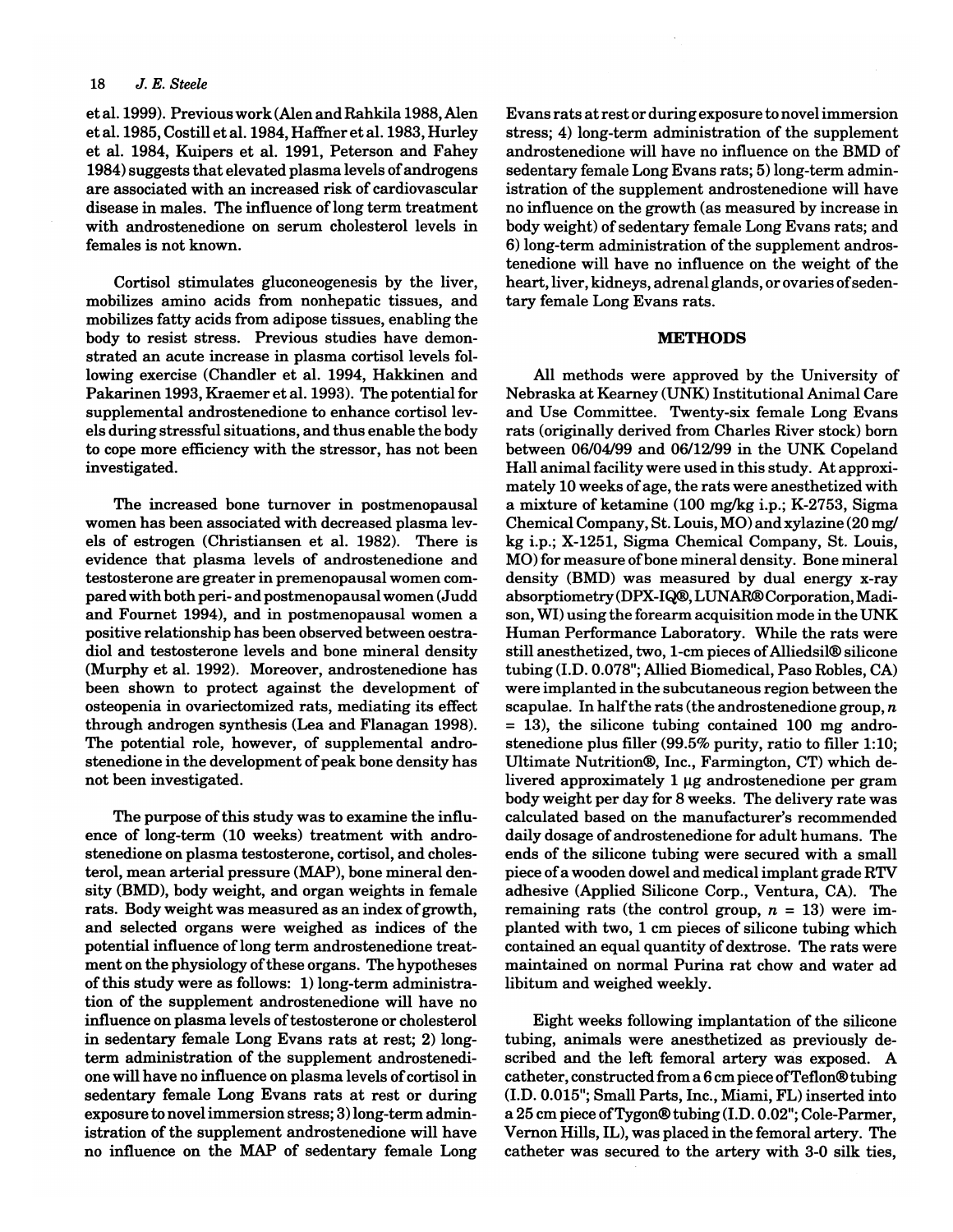tunneled dorsally beneath the animal's skin, exited at the base of its neck, and secured with a surgical tether button (Harvard Apparatus, Holliston, MA). Following surgery, the animal was returned to its home cage, given normal rat chow and water ad libitum, and weighed daily. All animals were given 2 days to recover from surgery.

Following recovery from surgery, the animals remained in their home cages for a 30 minute measurement of resting mean arterial pressure (MAP) via a computerized data acquisition system (MacLab®, CB Sciences, Inc., Milford, MA). At the end of the 30 minute period, a 2.5 ml blood sample was slowly withdrawn from the arterial catheter and placed in a chilled microfuge tube containing 10  $\mu$ l EDTA (90 mg/ml ethyleneglycol-bis $[\beta$ -animoethyl ether] N,N,N",N"tetraacetic acid, Sigma No. E-4378). The sample was centrifuged for 5 minutes at 2500 rpm, and the plasma was transferred to a clean microfuge tube and stored at -80 ·C. The formed elements of the blood were resuspended in heparinized isotonic saline (67 USP units/ml) to a volume equaling 2.5 ml and returned to the animal.

The following day the animals were exposed to a novel, mild, physical stress, which consisted of being placed in a plastic 5-gallon bucket containing shoulderdeep 37 ·C water for 15 minutes. MAP was measured as previously described for 15 minutes before the stress while the animal remained in its home cage, during the immersion stress, and for 15 minutes immediately after the stress when the animal was returned to its home cage. A 0.5 ml blood sample was taken before, immediately after, and 15 minutes after exposure to the immersion stress. The volume of the blood sample was immediately replaced with isotonic saline. The blood samples were treated as previously described, except that the formed elements of the blood were not returned to the animal.

The following day the animals were euthanized with an overdose of ether and the carcasses stored at -80 ·C. Following collection of cardiovascular data and plasma samples from all animals, the carcasses were thawed and a second measure of BMD was made as previously described. In addition, the heart, liver, kidneys, adrenal glands, and ovaries were excised and weighed.

Plasma cholesterol was measured using an enzymatic, colorimetric assay (procedure 352, Sigma Diagnostics, St. Louis, MO). Plasma cortisol and testosterone were measured using radioimmunoassay (procedures 07-121002 and 07-189002, respectively, ICN Biochemicals, Inc., Costa Mesa, CA). All samples for each particular assay were processed simultaneously.

Bone mineral density was analyzed by highlighting

the skull of the rat and selecting the "total" measure of BMD for the region. Cardiovascular data were analyzed by ANOVA with statistical significance ascribed for *p* < 0.05. Body weights, organ weights, BMD, and plasma cholesterol, cortisol, and testosterone were analyzed using a two-tailed, unpaired t-test with statistical significance ascribed for  $p < 0.05$ .

# **RESULTS**

There were no significant differences in body weight between the control group and the androstenedione group at any time during the study (Fig. 1). In addition, there were no significant differences in MAP between the control group and the androstenedione group during rest (Fig. 2) or during the stress session (Fig. 3). MAP was significantly elevated from rest within both groups during the immersion stress and throughout the recovery period, but there were no MAP differences within either group between the stress and recovery periods (Fig. 3). Plasma cortisol levels were not significantly different between groups during any of the sampling periods, although plasma cortisol was significantly elevated during the recovery period compared to the prestress period within the control group (Fig. 4).

There were no significant differences in organ weights or BMD between groups (Table 1), although BMD was significantly higher at the end of the study in both groups. Moreover, there was no significant difference in plasma testosterone at rest between groups (Table 1). Plasma cholesterol (total), however, was significantly lower in animals in the androstenedione group compared to animals in the control group (Table 1).

# **DISCUSSION**

The major limitation of this study was that circulating levels of androstenedione were not evaluated, so any conclusions about the potential influence of androstenedione on the parameters in question are suspect. Plasma androstenedione can be measured using radioimmunoassay, but, unlike the radioimmunoassay procedures for measurement of testosterone and cortisol which utilize <sup>3</sup>H, the procedure for measurement of androstenedione utilizes 1251. Data concerning circulating levels of androstenedione would, of course, permit conclusions to be based on the potential influence of androstenedione. The primary investigator's institution is not licensed to use this isotope, so evaluation of circulating levels of androstenedione was not possible. It is entirely possible that the implants became encased with subcutaneous fat or, for some other reason, failed to deliver androstenedione at the desired dosage (or at all). Moreover, since the animals were not ovariectomized, it is also possible that any increase in plasma androstenedione was offset by a decrease in ovarian activity.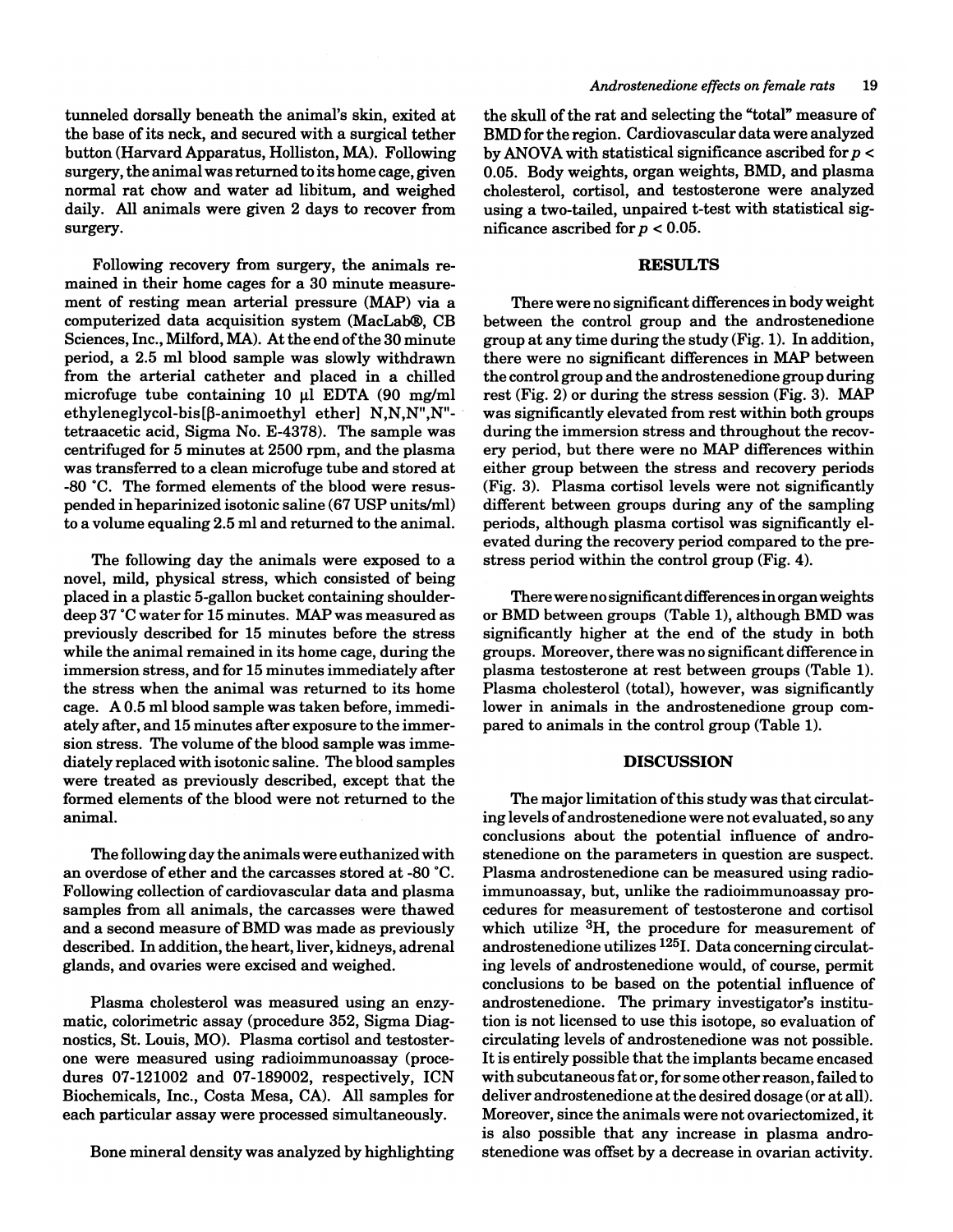





Figure 2. Mean arterial pressure offemale Long Evans rats during a 30 minute home cage rest session. Rats in the andro group  $(n = 13)$  were treated with androstenedione (surgical implant to deliver 1 µg androstenedione per gram body weight daily for 8 weeks) whereas animals in the control group  $(n = 10)$  were treated with dextrose. Values expressed as mean  $\pm$  standard deviation.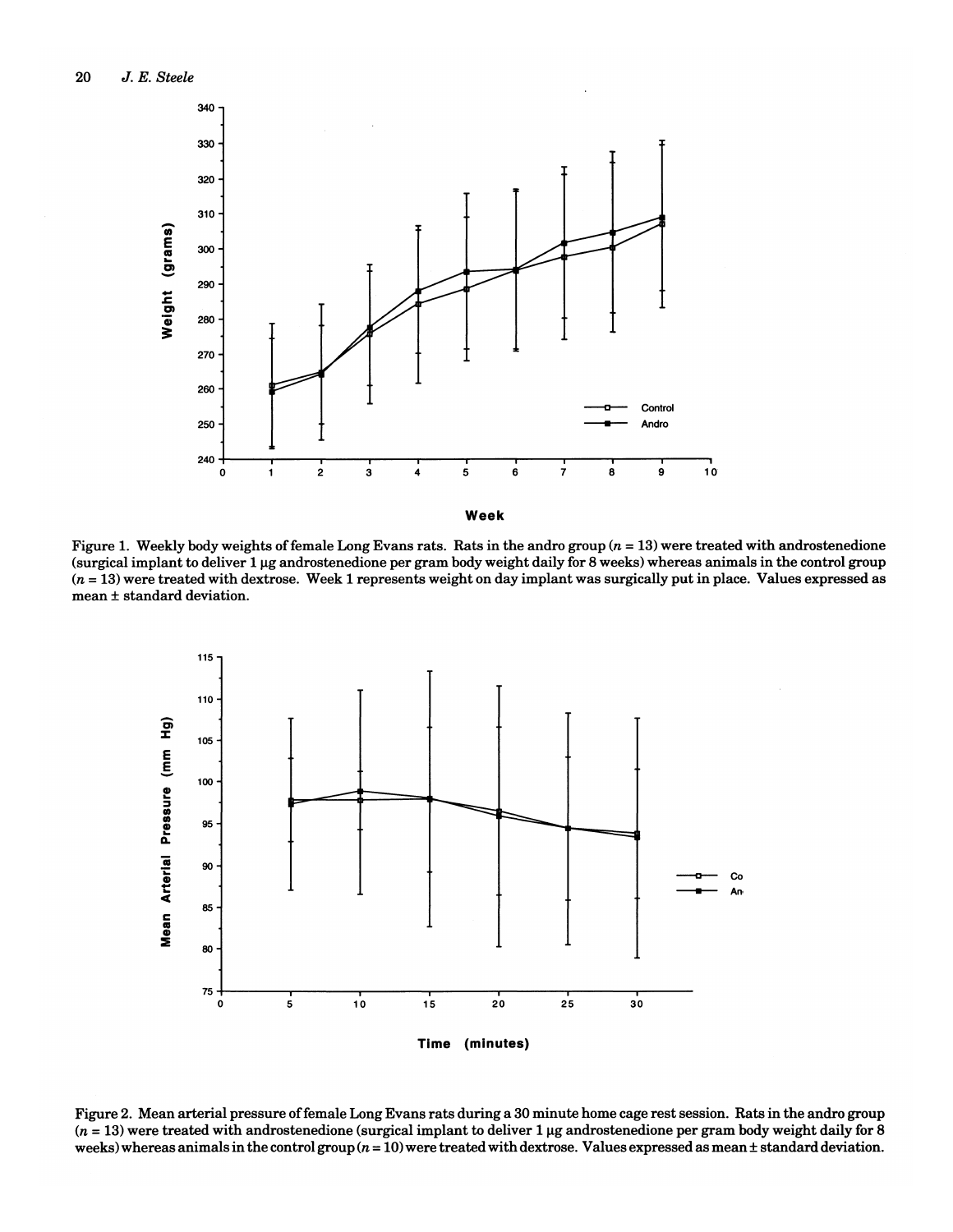Therefore, plasma androstenedione levels may have not been different between groups.

The only significant difference observed between groups was the lower level of total plasma cholesterol in the androstenedione group. This is consistent with the general observations of other investigators (King et al. 1999), who demonstrated that long term treatment with androstenedione lowered serum high-density lipoprotein cholesterol levels. Again, due to limitations in the resources available to the primary investigator, only total plasma cholesterol and not the lipoprotein profile of these animals was measured in this study. If the lower total plasma cholesterol level reflects a decrease in lowdensity or very-low density lipoprotein cholesterol levels, this would suggest that the treatment was beneficial to the cardiovascular system. If the lower total plasma cholesterol level reflects a decrease in high-density lipoprotein cholesterol levels, however, then the treatment would be considered to be potentially deleterious to the cardiovascular system.

## *Androstenedione effects on female rats* 21

The results of this study demonstrated no influence on the cardiovascular activity in sedentary female Long Evans rats at rest or during exposure to novel stress. While testosterone may have a direct role in the increased risk of cardiovascular disease observed in males (Adams et al. 1995, Bruck at al. 1997), short-term administration of testosterone has been shown to have relaxing effects on coronary arteries in both animals (Chou et al. 1996, Yue et al. 1995) and humans (Webb et al. 1999). Again due to the limitations of the study, it is not possible to conclude that long-term administration of androstenedione influences cardiovascular activity.

There were no differences in plasma levels of testosterone and cortisol between groups in this study. King et al. (1999) and Wallace et al. (1999) reported no increases in plasma levels of testosterone in response to acute ingestion of androstenedione. While significant increases in serum estradiol and estrone levels have been observed following long-term (8 weeks) androstenedione supplementation (King et al. 1999), no increases in serum testosterone were observed. While no



Figure 3. Mean arterial pressure offemale Long Evans rats during a novel stress (15-minutes immersion in shoulder-deep 37°C water) session. Rats in the andro group ( $n = 13$ ) were treated with androstenedione (surgical implant to deliver 1  $\mu$ g androstenedione per gram body weight daily for 8 weeks) whereas animals in the control group  $(n = 10)$  were treated with dextrose. Minutes 5-15 represent a 15 minute home cage pre-stress period, minutes 20-30 represent the 15 minute stress period, and minutes 35-45 represent a 15 minute home cage recovery period. Values expressed as mean ± standard deviation. \*Significantly different from pre-stress period within group,  $p < 0.05$ .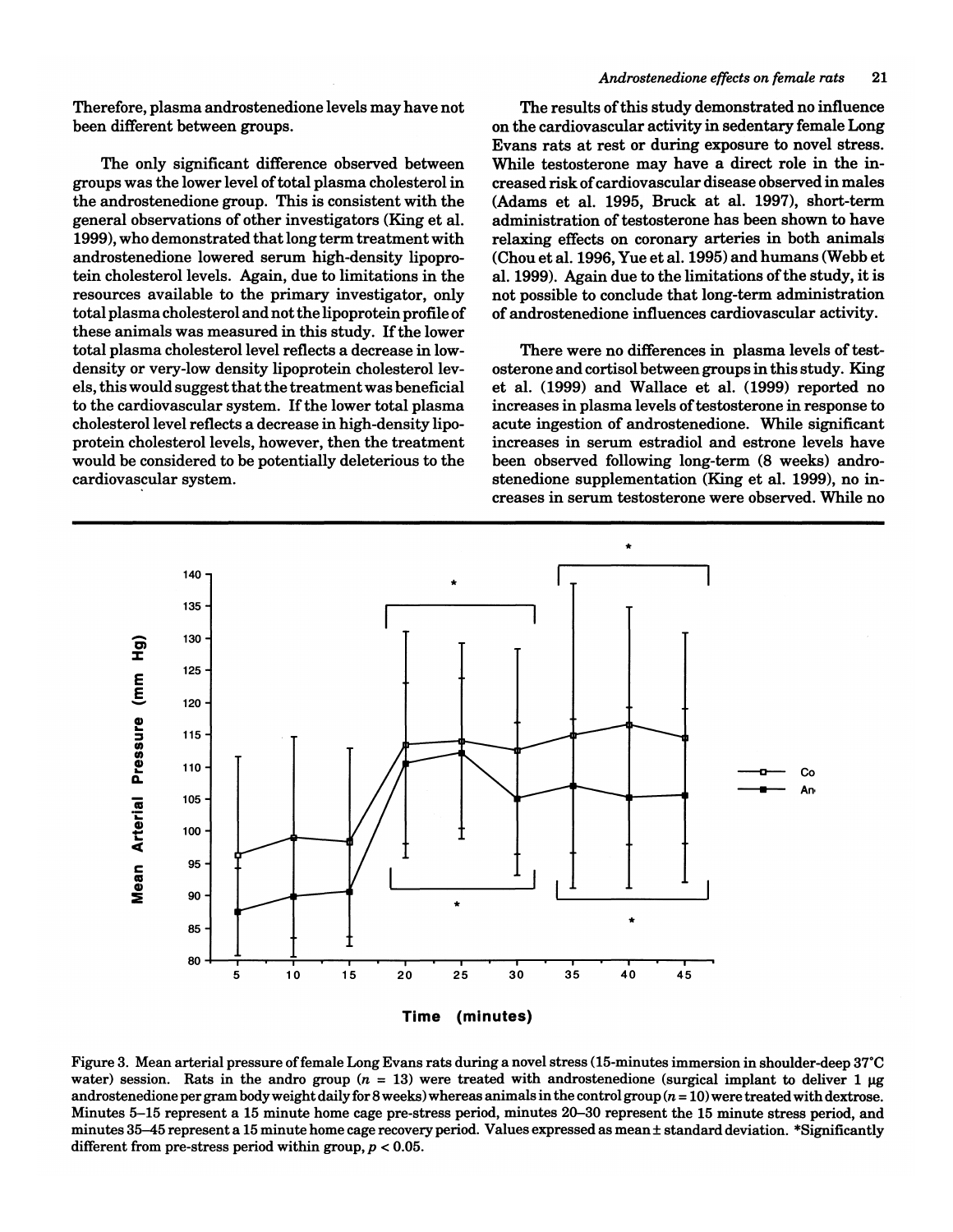previous work has been done examining the influence of long-term treatment with androstenedione on plasma cortisol levels, the limitations ofthe present study do not permit any conclusions on the influence of androstenedione supplementation on plasma cortisol levels.

There were no differences in body weight between groups in this study. While this observation is relatively consistent with the results of other investigators (King et a1. 1999, Wallace et a1. 1999) who reported that long term androstenedione supplementation failed to enhance lean body mass in males, the limitations of the study do not permit any conclusions about the influence of androstenedione on either body composition or growth in female subjects. In addition, there were no differences in organ weights between groups. Long term anabolic steroid use is associated with hypertrophy of the heart and atrophy of the gonads (National Institute on Drug Abuse Research Report Series, 2000), and the liver and kidneys must metabolize and excrete waste products, respectively, from supplemental steroids. Again, due to the limitations of this study, no conclusions about the influence of supplemental androstenedione on organ function are possible.

Bone mineral density was significantly greater in both groups at the conclusion ofthe study compared with the beginning of the study, but the animals were only 10 weeks of age at the beginning of the study, so this increase in BMD is consistent with the normal changes in BMD associated with growth. While previous work suggests that supplemental androstenedione can protect against osteopenia (Lea and Flanagan 1998) and that postmenopausal women with higher androgen levels have greater bone mass (Murphy et a1. 1992), the results of this study do not indicate any influence on peak bone mass development.

In summary, the inability to measure circulating levels of androstenedione in both groups of animals severely impacts the ability to make any conclusions concerning the influence of long term androstenedione treatment on plasma testosterone, cortisol, and cholesterol, MAP, BMD, body weight, and organ weights in





Figure 4. Plasma cortisol levels offemale Long Evans rats exposed to a novel stress (15-minutes immersion in shoulder-deep 37°C water) session. Rats in the andro group ( $n = 13$ ) were treated with androstenedione (surgical implant to deliver 1  $\mu$ g androstenedione per gram body weight daily for 8 weeks) whereas animals in the control group  $(n = 10)$  were treated with dextrose. Plasma samples were taken following a 15 minute home cage pre-stress period, following the 15 minute stress period, and following a 15 minute home cage recovery period. Values expressed as mean ± standard deviation. \*Significantly different from pre-stress, *p* < 0.05.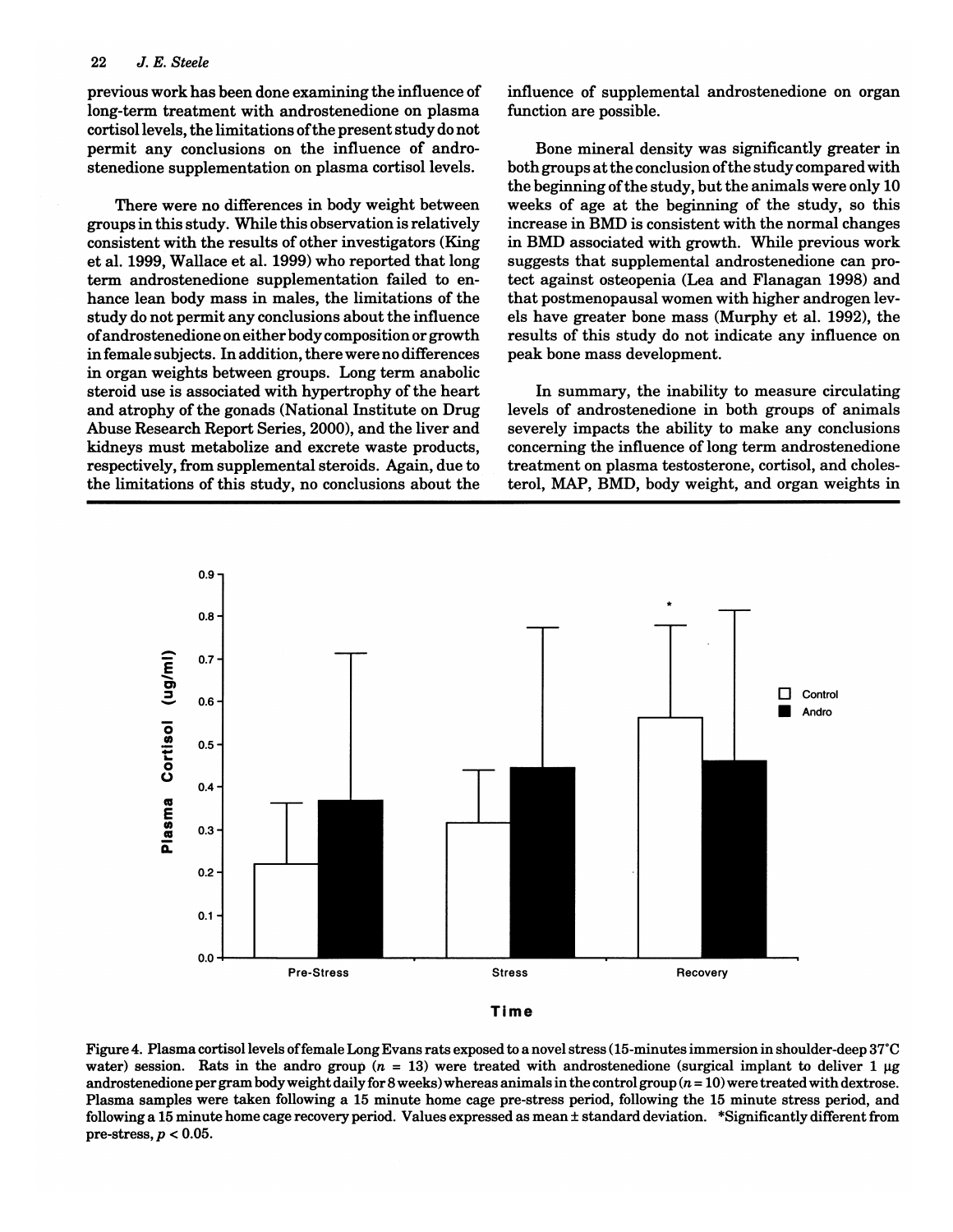Table 1. Body weight at time of surgery, organ weights, bone mineral density (BMD), and resting levels of plasma testosterone and cholesterol of female Long Evans rats. Rats in the androstenedione group  $(n = 13)$  were treated with androstenedione  $(surgical implant to deliver 1  $\mu g$  and rostenedione per gram body weight daily for 8 weeks) whereas animals in the control group$  $(n = 13$  except for plasma data where  $n = 10$ ) were treated with dextrose. Values are expressed as mean  $\pm$  standard deviation.

|                                                          | Androstenedione group | Control group       |
|----------------------------------------------------------|-----------------------|---------------------|
| Body weight (g) at surgery                               | $315.9 \pm 24.9$      | $309.8 \pm 21.0$    |
| Heart (whole) (mg)                                       | $871 \pm 80$          | $879 \pm 88$        |
| Liver $(g)$                                              | $11.978 \pm 0.686$    | $11.763 \pm 1.777$  |
| Kidneys $(g)$                                            | $2.339 \pm 0.172$     | $2.352 \pm 0.297$   |
| Adrenal glands (mg)                                      | $92 \pm 13$           | $83 \pm 14$         |
| Ovaries $(mg)$                                           | $85 \pm 20$           | $87 \pm 19$         |
| BMD (initial) $(g/cm^2)$                                 | $0.314 \pm 0.032$     | $0.315 \pm 0.025$   |
| $BMD$ (final) ( $g/cm2$ )                                | $0.378 \pm 0.035$ #   | $0.364 \pm 0.031$ # |
| Plasma testosterone (ng/ml)                              | $0.0851 \pm 0.0150$   | $0.0836 \pm 0.0085$ |
| Plasma cholesterol (total; mg/dl)<br>$\hat{\phantom{a}}$ | $78.1 \pm 52.4$       | $141.9 \pm 89.5^*$  |

\* Statistically different from androstenedione group,  $p < 0.05$ .

# Statistically different from initial BMD measure,  $p < 0.05$ .

female rats. Given that most of the information concerning the effects of long term androstenedione treatment focus on the influence of this supplement on male subjects, further investigation of the effects of androstenedione on female subjects is warranted.

# ACKNOWLEDGMENTS

The author would like to thank Amy Bandemer, Anne Cummings, Eileen Dennis, Mary Hagmeier, Kendee Koster, Kristina Sorensen, and Darin Van Gammeren for their technical assistance with this project. The contributions of Dr. Jose Antonio, Dr. Wayne Briner, Dr. Joanne Scalzitti, and Dr. Richard Seip are appreciated. This work was supported by a University Research and Creative Activity grant from the UNK Research Services Council, the UNKDepartment of Biology, the UNK Human Performance Laboratory, and the UNK department of Psychology.

### LITERATURE CITED

- Adams, M. R., J. K. Williams, and J. R. Kaplan. 1995. Effects of androgens on coronary artery atherosclerosis and atherosclerosis-related impairment of vascular responsiveness. *Arteriosclerosis, Thrombosis, and Vascular Biology* 15: 562-570.
- Alen, M., and P. Rahkila. 1988. Anabolic-androgenic steroid effects on endocrinology and lipid metabolism in athletes. *Sports Medicine* 6: 327-332.

-, ----------, and J. Marniemi. 1985. Serum lipids in

power athletes self-administering testosterone and anabolic steroids. *International Journal of Sports Medicine* 6: 139-144.

- Bruck, B., U. Brehme, N. Gugel, S. Hanke, G. Finking, C. Lutz, N. Benda, F. W. Schmahl, R. Haasis, and H. Hanke. 1997. Gender-specific differences in the effects of testosterone and estrogen on the development of atherosclerosis in rabbits. *Arteriosclerosis, Thrombosis, and Vascular Biology* 17: 2192-2199.
- Chandler, R. M., H. K. Byrne, J. G. Patterson, and J. L. Ivy. 1994. Dietary supplements affect the anabolic hormones after weight-training exercise. *Journal of Applied Physiology* 76: 839-845.
- Christiansen, C., M. S. Christiansen, N.-E. Larsen, and I. Transbol. 1982. Pathophysiological mechanism of estrogen effect on bone metabolism: dose-response relationship in early postmenopausal women. *Journal of Clinical Endocrinology and Metabolism* 55: 1124-1130.
- Chou, T. M., K. Sudhir, S. J. Hutchison, E. Ko, T. M. Amidon, P. Collins, and K. Chatterjee. 1996. Testosterone induces dilation of canine coronary conductance and resistance arteries in vivo. *Circulation 94:*  2614-2619.
- Costill, D. L., D. R. Pearson, and W. J. Fink. 1984. Anabolic steroid use among athletes: changes in HDL-C levels. *Physiology and Sportsmedicine* 12: 113-117.
- Haffner, S. M., R. S. Kushwaha, D. M. Foster, D. Applebaum-Bowden, and W. R. Hazzard. 1983. Studies on the metabolic mechanism of reduced high